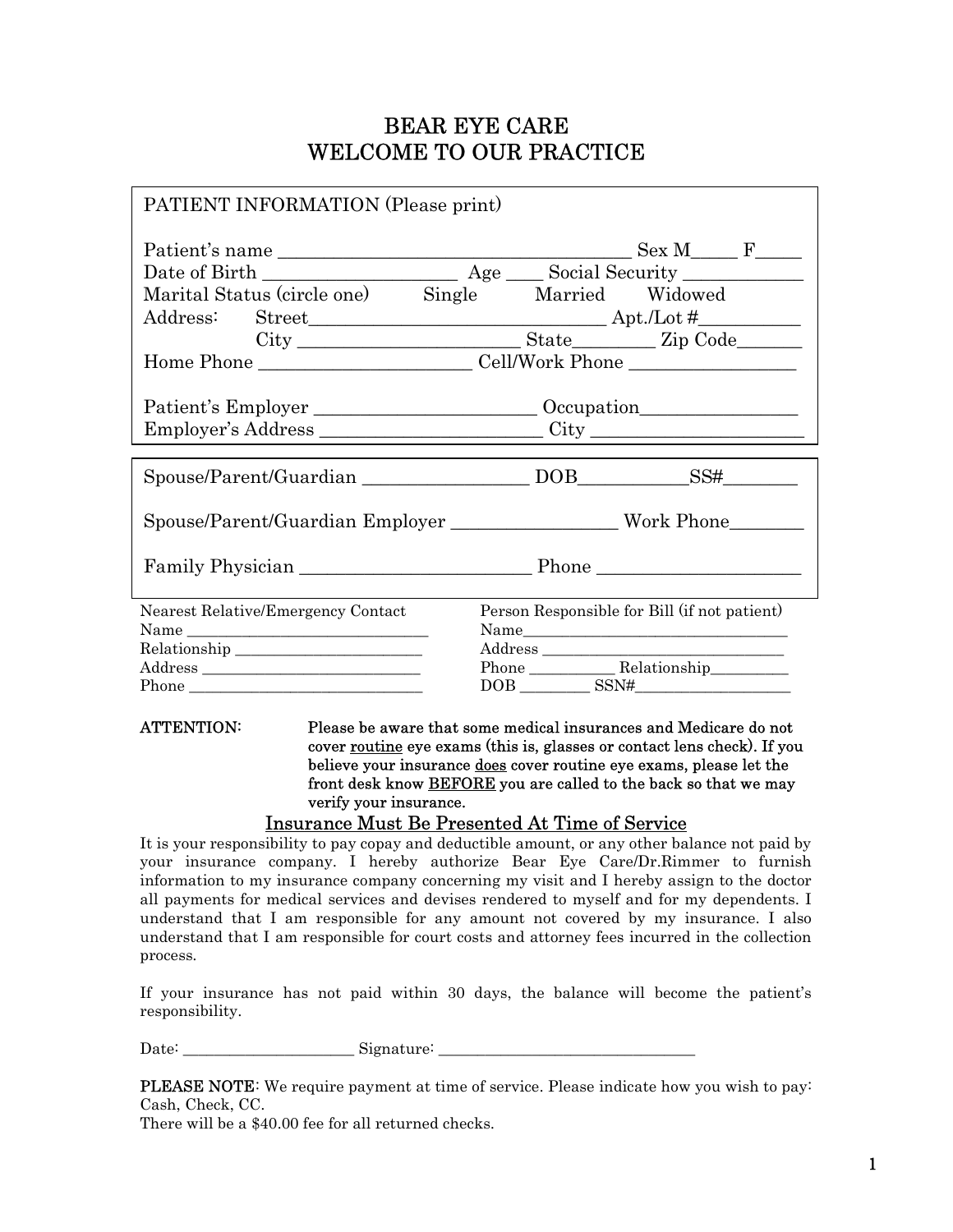Patient Name: **Date: Date: Date: Date: Date: Date: Date: Date: Date: Date: Date: Date: Date: Date: Date: Date: Date: Date: Date: Date: Date: Date: Date: Date: Date: Date:**

**Date Of Birth: \_\_\_\_\_\_\_\_\_\_\_\_\_\_\_\_\_\_\_\_\_\_\_\_\_\_\_\_\_\_\_ \_** 

| <b>Eye History</b><br>Have you experienced, or been treated for any of                                           | <b>Family Medical History</b> |                                                         |
|------------------------------------------------------------------------------------------------------------------|-------------------------------|---------------------------------------------------------|
| the following? PLEASE ANSWER ALL                                                                                 | of the following?             | Has a family member experienced or been treated for any |
| <b>Cataracts</b><br>Yes<br>No.                                                                                   |                               |                                                         |
| <b>Crossed Eye</b><br>Yes<br>No.                                                                                 | <b>Blindness</b>              | Family Member______________                             |
|                                                                                                                  | Cancer                        | Family Member______________                             |
|                                                                                                                  | Cataracts                     | Family Member                                           |
| Yes<br>Glaucoma                                                                                                  | <b>Diabetes</b>               | Family Member_______________                            |
| No.                                                                                                              | <b>Glaucoma</b>               | Family Member                                           |
| <b>LASIK or RK</b><br>Yes<br><b>No</b>                                                                           | <b>High Blood Pressure</b>    | Family Member________________                           |
| <b>Lazy Eye</b><br>Yes<br>No.                                                                                    |                               | Macular Degeneration Family Member______________        |
| <b>Macular Degeneration Yes</b><br>No.                                                                           |                               |                                                         |
| <b>Retinal Detachment Yes</b><br>No                                                                              |                               |                                                         |
|                                                                                                                  |                               |                                                         |
|                                                                                                                  |                               |                                                         |
| <b>Current Medications</b><br>(prescription and over-the-counter and dosage)<br><b>Medication Drug Allergies</b> |                               |                                                         |
|                                                                                                                  |                               |                                                         |
|                                                                                                                  |                               |                                                         |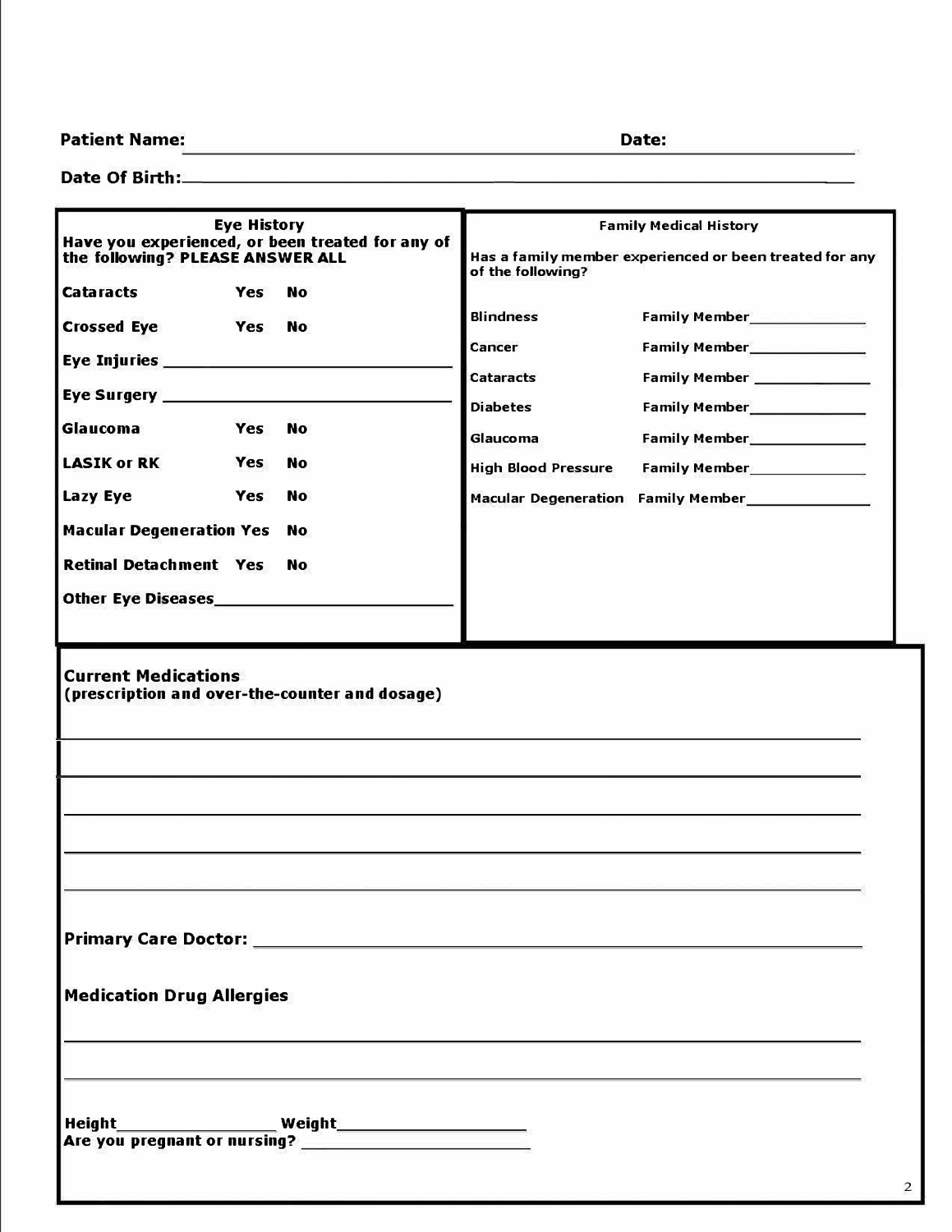#### **Medical History**

| Patient Name: ___________________         |                                         |
|-------------------------------------------|-----------------------------------------|
| Date of Birth: ________________________   | Today's Date: _____________             |
| Please circle Yes or No on each item.     |                                         |
| Allergic/Immunologic                      | <b>Musculoskeletal</b>                  |
| Yes / No Drug allergy                     | Yes / No Fibromyalgia                   |
| Yes / No Environmental allergy            | Yes / No Muscular dystrophy             |
| Yes / No Rheumatoid arthritis             | Yes / No Osteoarthitis                  |
| Yes / No Lupus                            | Yes / No Ankylosing spondylitis         |
| Yes / No Cancer                           | <b>Cardiovascular</b>                   |
| Yes / No Aids/HIV                         | Yes / No High Cholesterol               |
| <b>Endocrine</b>                          | Yes / No Heart Disease                  |
| Yes / No Diabetes - Non insulin dependent | Yes / No Hypertension                   |
| Yes / No Diabetes - Insulin dependent     | Yes / No Stroke                         |
| Yes / No Thyroid dysfunction              | Yes / No Vascular disease               |
| Integumentary                             | Hematologic/Lymphatic                   |
| Yes / No Eczema                           | Yes / No Blood disorder                 |
| Yes / No Rosacea                          | Yes / No Anemia                         |
| Yes / No Psoriasis                        | Yes / No Large volume blood loss        |
| Ear, Nose, Mouth & Throat                 | Yes / No Leukemia                       |
| Yes / No Sinus congestion                 | Genitourinary                           |
| Yes / No Post nasal drip                  | Yes / No STD, viral herpetic, chlamydia |
| Yes / No Chronic cough                    | Yes / No Kidney disease                 |
| Gastrointestinal                          | <b>Constitutional</b>                   |
| Yes / $No$ Chron's                        | Yes / No Developmental disability       |
| Yes $\angle$ No Colitis                   | Yes / No Weight loss/weight gain        |
| Yes / No Ulcer                            | Yes / No Fever                          |
| Yes / No Digestive                        | <b>Psychiatric</b>                      |
| Neurological                              | Yes / No Depression                     |
| Yes / No Multiple sclerosis               | Yes / No Panic disorder                 |
| Yes / No Epilepsy/Seizures                | Yes / No Schizophrenia                  |
| Yes / No Alzheimers                       | <b>Respiratory</b>                      |
| Yes / No Parkinsons                       | Smoking status:                         |
|                                           | Never, Former, Current                  |
|                                           | Yes / No Asthma                         |
|                                           | Yes / No Chronic Bronchitis             |
|                                           | Yes / No Emphysema                      |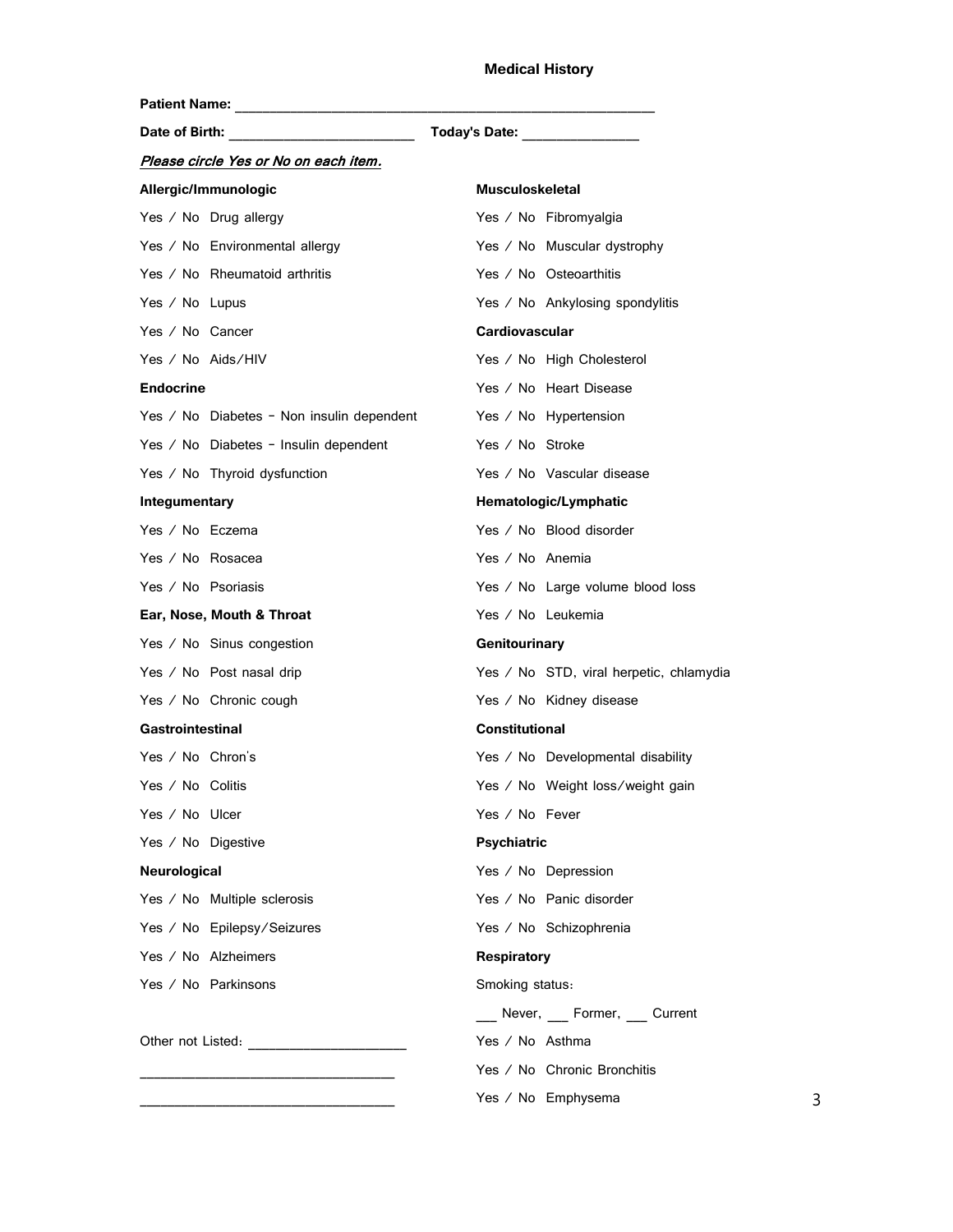#### BEAR EYE CARE

Patent Acknowledgement Regarding:

Precautions Following Dilation

- It may be necessary to dilate you eyes during the course of your eye examination or treatment. Dilation results in sensitivity to light and an inability to see well at close range or distance for a few hours.
- We provide free disposable sunglasses
- Patients should wear sunglasses, be cautious walking and going up and down stairs. We recommend avoiding driving or operating dangerous machinery immediately afterwards. We recommend that someone accompany you to drive you home or that you will wait until your eyes return to normal so that you can drive safely.

Dangers of Dilation

- There is a very small chance, less the 0.1%, that dilation your eyes can result in elevation in eye pressure (acute glaucoma). If this occurs, it is usually treatable.
- You may refuse to have your eyes dilated, but this will markedly reduce the thoroughness of your exam.

Refraction Service and Fee

- A refraction is the process of determining your best corrected vision and if there is a need for corrective eyeglasses. It is an essential part of an eye examination and is necessary to write a prescription for glasses, or if you are planning to have cataract surgery.
- A refraction is NOT a covered service by Medicare or most MEDICAL insurance plans. These plans consider a refraction a "vision" service not a "medical" service.
- Our office fee for a refraction is \$32.00

I have read and understand the above information. I accept full financial responsibility for the cost of a refraction and understand payment is due at time of service. I understand that any copayment, coinsurance, or deductible I may have are separate from and not included in the refraction charge.

Dr. Rimmer may need to instill drops to examine your eyes. These drops may cause some sensitivity to light and blurred vision.

**I DO LI DO NOT** give permission for diagnostic drops to be used in my eyes. (NON dilating)

**I DO** I DO NOT give permission to have DILATING drops used in my eyes.

#### Notice of Privacy Practices Acknowledgment

I have received, read and understand your Notice of Privacy Practices containing a more complete description of the uses and disclosures of my health information. I understand that this organization has the right to change its Notice of Privacy Practices from time to time and that I may contact this organization at any time at the address above to obtain a current copy of the Notice of Privacy Practices. I understand that I may request in writing that you restrict how my private information is used or disclosed to carry out treatment, payment of health care operations. I also understand you are not required to agree to my requested restrictions, but if you do agree then you are bound to abide by such restrictions.

\_\_\_\_\_\_\_\_\_\_\_\_\_\_\_\_\_\_\_\_\_\_\_\_\_\_\_\_\_\_\_\_\_\_\_\_\_\_\_\_\_\_\_\_ \_\_\_\_\_\_\_\_\_\_\_\_\_\_\_\_

Patient's Name (printed) Date Date Control of the Date Date Date Date Date

\_\_\_\_\_\_\_\_\_\_\_\_\_\_\_\_\_\_\_\_\_\_\_\_\_\_\_\_\_\_\_\_\_\_\_\_\_\_\_\_\_\_\_\_\_ Patient's Signature (Legally responsible Adult for Minor)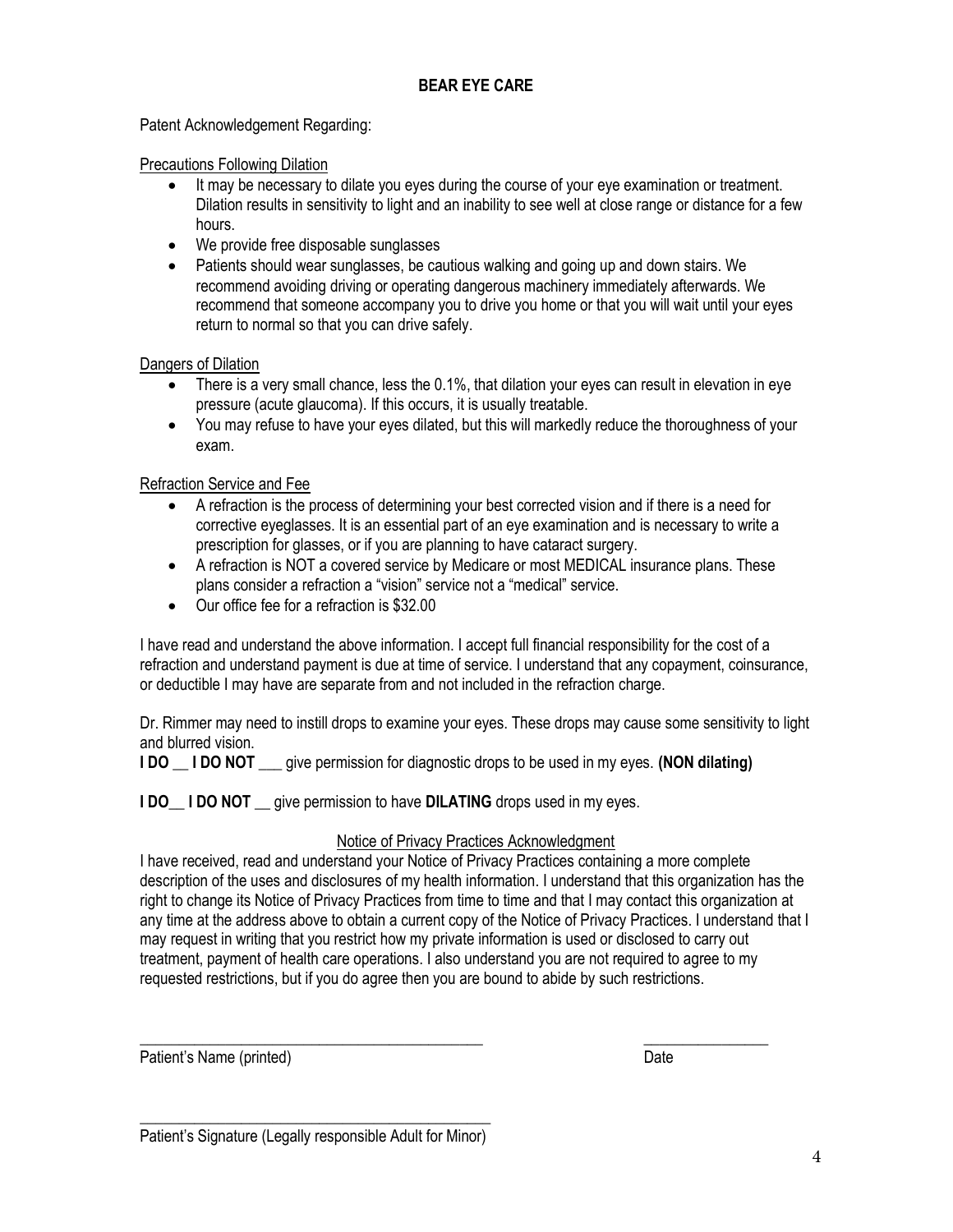### BEAR EYE CARE FINANCIAL POLICY

Patient Name

We are committed to meeting your healthcare needs. Our goal is to keep your insurance or other financial arrangements as simple as possible. In order to accomplish this in a cost effective manner, we ask that you adhere to the following guidelines.

1. You are ultimately responsible for payment of charges for services you receive from our office. Any check payment dishonored by your bank will result in a \$40.00 return check charge being added to your account.

2. Please provide us with your current address, telephone number, and insurance information. It is very important that we have current information on you as we may need to contact you in case we need to mail you test results or other information. Although we realize it is inconvenient, please be prepared to update your information frequently.

3. It is your responsibility to contact your insurance carrier to confirm that we participate in your plan. If our doctor is not currently on your plan, you will be responsible for payment in full.

4. Your copay is due at EVERY visit and will be collected prior to you being brought back to the examination area. There are no exceptions to this policy. Please direct any questions regarding this policy directly to your insurance company. Please be prepared to pay for these services at the time they are rendered. If there are additional charges such as material copays, deductibles, or other services, these will be collected upon checkout. We appreciate your help in keeping our costs low by avoiding unnecessary billing charges. We can NOT bill for refractions and copays which are due at the time of service.

5. Every insurance plan is different. We attempt to interpret your plan's coverage to the best of our ability. We may or may not interpret it correctly. Your insurance carrier has the final judgment. If we calculate wrong we will refund any overages paid, or you will be responsible for any shortage.

6. We would greatly appreciate if you could give 24 hour notice if you are unable to keep your appointment. This allows us to offer this time to another patient who needs to be seen, if you do not give 24 hour notice, a charge of \$25 will be applied to your account.

7. Orders placed for glasses/lenses, if cancelled within 8 hours of placing the order, will incur a 40% restocking fee. Cancellations of glasses/lenses ordered after 8 hours will result in NO REFUND. Glasses/lenses are custom ordered to your exact prescription.

8. Contact lens orders must be paid in full at time of order. No contact lenses can be returned if box has been opened, altered or tampered. Box must be in exact condition as when new. Contact lens boxes may be returned within 48 hours, less a \$6.00 return charge per box if the above criteria is met.

9. All medical records release requests must be in writing. As per HIPAA guidelines, your records will be released within 30 days. There is a charge for copying your records in accordance with Georgia state law. If you need them sooner than 30 days, there may be an additional charge of \$25. We will make every attempt to release records quickly but can not release them immediately. We do not release records on a walk-up basis as our first responsibility is to take care of patients being seen today. Similarly, there is a charge for any forms or dictated letters you request. Forms take at lease 2 weeks to process and will not be available immediately.

10. In the event the balance on your account becomes 60 days delinquent after insurance payments, your account may be sent to our collection agency. You would be responsible for the collation fees incurred.

11. Life is full of changes. Please be prepared to show us your insurance card AT EVERY VISIT so we can be prepared for possible changes in your coverage.

12. Ultimately, you are responsible for your medical bills in our office, and we can not interfere in payment problems or disputes between you and your insurance company. If no payment is received from your insurance company within 30 days, the amount becomes your responsibility and you may seek reimbursement from your insurance company after you have paid us.

13. If you have any questions or concerns about any of these policies, please direct them to Greg and not to the front desk.

Patient Signature \_\_\_\_\_\_\_\_\_\_\_\_\_\_\_\_\_\_\_\_\_\_\_\_\_\_\_\_\_\_\_\_\_\_\_\_\_\_\_\_\_\_\_\_\_\_\_\_\_\_\_ Date \_\_\_\_\_\_\_\_\_\_\_\_\_\_\_\_\_\_\_\_\_\_\_\_\_\_\_\_\_\_\_\_\_\_\_\_\_\_